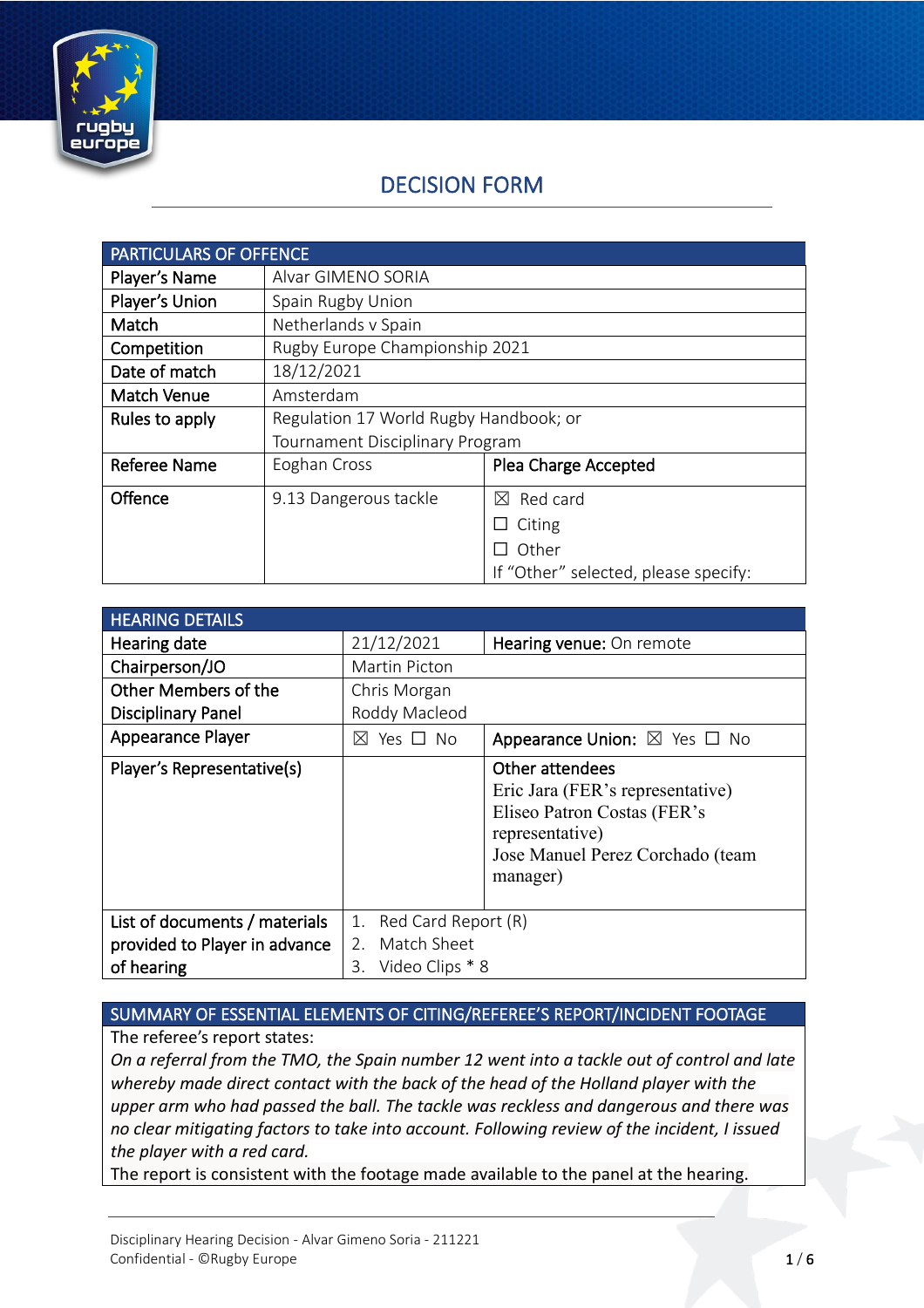# ESSENTIAL ELEMENTS OF OTHER EVIDENCE (e.g. medical reports)

None.

### SUMMARY OF PLAYER'S EVIDENCE

In a statement submitted in advance of the hearing the Player stated:

*I* recognised that the player may receive a pass so I accelerated to make the tackle *on time and effectively. As you can see, my head stays down when the player passed the ball, not seeing what was happening in front of me, so I couldn't do anything to avoid the tackle. Instead of stopping dead in my tracks I followed through, and with the bad luck of going in his direction, we collided. The player turns to pass the ball, then I hit with my right arm in the upper area of his back and following the inertia of the movement I hit the back of the opponent's head indirectly and accidentally. Thankfully I was running slowly, however my body height was high which caused the accident. I recognize that it was a reckless action, but my intention was never to hurt the opponent.*

In the course of the hearing the Player reiterated that position. He emphasised that his arm had struck the top of the shoulders before riding up and impacting with the head. He asserted that his action had not been deliberate and said he regretted the fact that his reckless action had resulted in a breach of the laws of the game. The Player also referred to his immediate acceptance of fault and apology to the opposing player. He also referred to the fact that the opposing player was able to continue playing.

On behalf of the Player he following submissions were helpfully submitted in advance of the hearing:

*The action is not in any case intentional. It is a fast action in which the orange player number 21 (Netherlands) received the ball and immediately turned on his back passing the ball a little crouched. At the same time, the yellow player number 12 from Spain (Álvar Gimeno), seeing the reception of the pass by the orange player number 21, tries to accelerate to tackle him while he has the ball, but given the speed of the action, unfortunately he hits slightly late. It is a reckless action, but due to the speed and the fact that the player keeps his head down until the moment of impact, not being able to see what is happening in front of him, and consequently not being able to avoid the contact, we consider that in no case this can be considered an intentional action.*

*Indirectly head impact. Although there is contact with the opponent's head, viewing the clips, we consider that the contact is indirect, which reduces the speed and strength of it. As you could see in Clip 7 and the following picture, due to the fact that the opponent was slightly crouched (otherwise the tackle could be correct or less dangerous), the impact was initially produced on the upper part of the opponent's back (below the shoulders line), ending up impacting, due to the inertia of the movement, on the back of his head.*

*Apart from the action, this party would like to bring to your attention the following mitigation factors to be recognized: 1) Disciplinary Record: the player has never been sent off with a red card. Furthermore, the player has only been punished with five yellow cards in his career of almost more than 7 years as a professional player. 2) Consequence of the action: the opponent was not injured or required medical attention as a result of the action. As proof of this, the opponent was not substituted after the action (see game sheet). 3) The player's conduct: The player accepted the red card shown sportily. Also, he had a good attitude*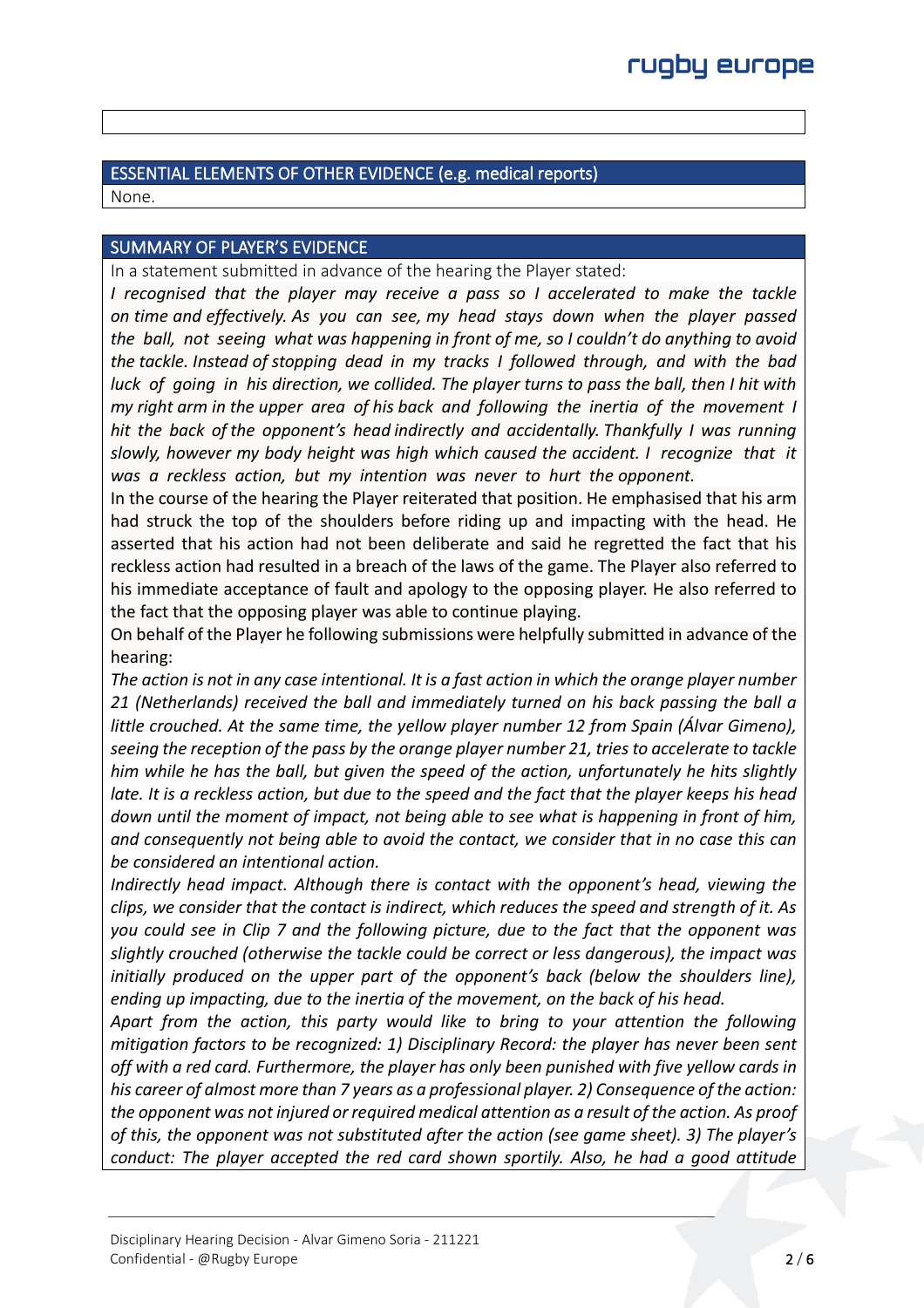*previous and during the hearing. He even showed apology on social media right after the game.*

*For all the above, accepting that it is a foul play, but that, taking into account the mitigation factors, even knowing that according to Appendix 1 of Regulation 17 of WR, any act of foul play which results in contact with the head and/or the neck shall result in at least a midrange sanction, we consider that the sanction could be low-end, or if the panel does not accept it that way, it could be half of a mid-range sanction.*

#### FINDINGS OF FACT

This is the reasoned decision of the Panel. Each member contributed to it and it represents our unanimous conclusions. It is reached after due consideration of all the evidence, submissions and the other material placed before us.

The Player's effort at a tackle was late and the positioning of his arm reckless as to the potential for contact with the head. It was not, however, a deliberate act on the part of the Player and although he had time to adjust so as to avoid what occurred we accept that it was an event that took place int eh context of a fast moving period of play. We are satisfied that this was a dangerous tackle in contravention of 9.13 and that it was one that involved contact with the head of the player who was tackled. The red card issued by the referee was the correct sanction and we note that the Player accepted that he was at fault and was at pains to apologise for his actions in the aftermath and later on social media.

#### **DECISION**

 $\boxtimes$  Proven  $\Box$  Not proven  $\Box$  Other disposal (please state)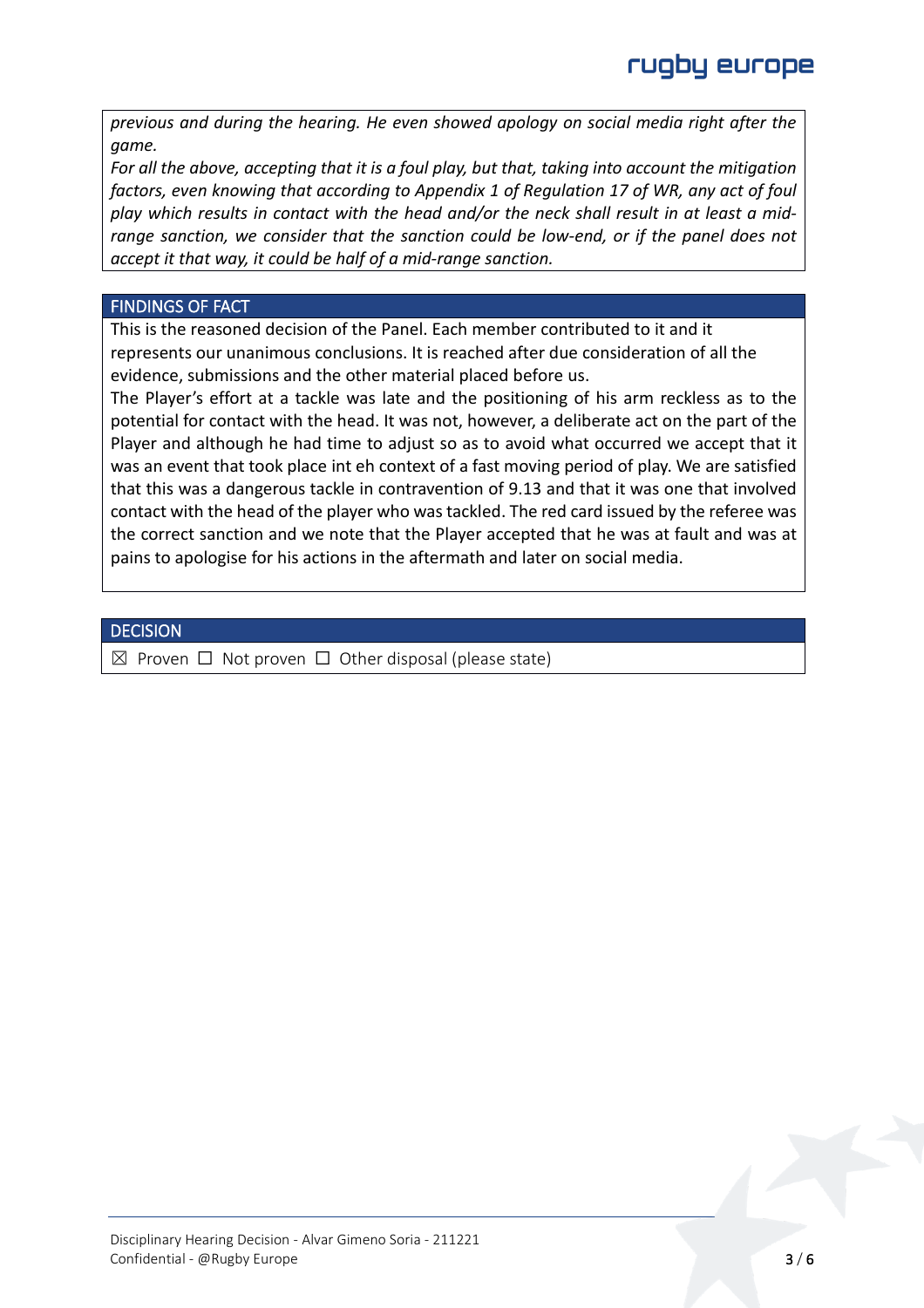# SANCTIONING PROCESS

| <b>ASSESSMENT OF SERIOUSNESS</b>                                                              |  |  |  |  |
|-----------------------------------------------------------------------------------------------|--|--|--|--|
| As per Article 4.5 of Rugby Europe Disciplinary Regulations and Regulations 17 of World Rugby |  |  |  |  |
| <b>Assessment of Intent</b>                                                                   |  |  |  |  |
| Intentional/deliberate ⊠ Reckless                                                             |  |  |  |  |
| <b>State Reasons</b>                                                                          |  |  |  |  |
| Hig speed attempt at tackle that was misjudged.                                               |  |  |  |  |
| Gravity of player's actions                                                                   |  |  |  |  |
| They carried a degree of risk to the player being tackled.                                    |  |  |  |  |
| Nature of actions                                                                             |  |  |  |  |
| Misjudged tackle.                                                                             |  |  |  |  |
| <b>Existence of provocation</b>                                                               |  |  |  |  |
| N/A                                                                                           |  |  |  |  |
| Whether player retaliated                                                                     |  |  |  |  |
| N/A                                                                                           |  |  |  |  |
| Self-defence                                                                                  |  |  |  |  |
| N/A                                                                                           |  |  |  |  |
| Effect on victim                                                                              |  |  |  |  |
| Able to continue playing.                                                                     |  |  |  |  |
| Effect on match                                                                               |  |  |  |  |
| None                                                                                          |  |  |  |  |
| Vulnerability of victim                                                                       |  |  |  |  |
| N/A                                                                                           |  |  |  |  |
| Level of participation/premeditation                                                          |  |  |  |  |
| Not premeditated.                                                                             |  |  |  |  |
| Conduct completed/attempted                                                                   |  |  |  |  |
| Attempt at a tackle completed but late and dangerously.                                       |  |  |  |  |
| Other features of player's conduct                                                            |  |  |  |  |
| none                                                                                          |  |  |  |  |
| Entry point                                                                                   |  |  |  |  |
| $\Box$ Top end [XX] Weeks<br>$\boxtimes$ Mid-range [6] Weeks<br>$\Box$ Low-end [XX] Weeks     |  |  |  |  |
| *If Top End, the JO or Panel should identify, if appropriate, an entry point between the Top  |  |  |  |  |
| End and the maximum sanction and provide the reasons for selecting this entry point, below.   |  |  |  |  |

Reasons for selecting Entry Point above Top End N/A

### ADDITIONAL RELEVANT OFF-FIELD AGGRAVATING FACTORS

As per Article 4.5 of Rugby Europe Disciplinary Regulations and Regulations 17 of World Rugby

# Player's status as an offender of the Laws of the Game

N/A

Need for deterrence

Incorporated in the mid-range entry point by reference to contact with the ehad.

# Any other off-field aggravating factors

None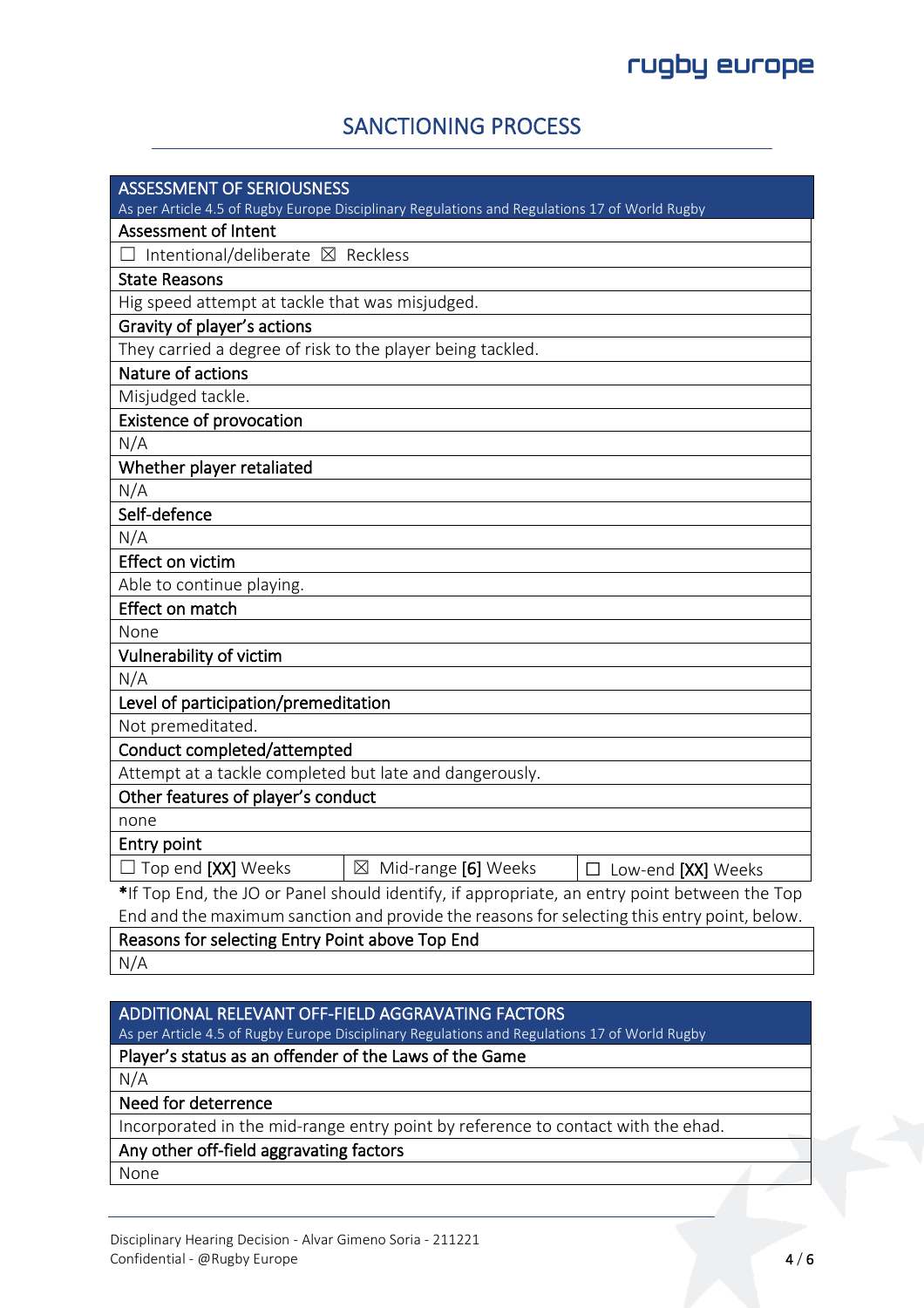Number of additional weeks: None

| Summary of reason for number of weeks added: |
|----------------------------------------------|
| N/A                                          |

| RELEVANT OFF-FIELD MITIGATING FACTORS                                                         |                                             |  |
|-----------------------------------------------------------------------------------------------|---------------------------------------------|--|
| As per Article 4.5 of Rugby Europe Disciplinary Regulations and Regulations 17 of World Rugby |                                             |  |
| Acknowledgement of guilt and timing                                                           | Player's disciplinary record/good character |  |
| Immediate and genuine,                                                                        | Yellow cards only.                          |  |
| Youth and inexperience of player                                                              | Conduct prior to and at hearing             |  |
| N/A                                                                                           | Exemplary as was that of the Player's       |  |
|                                                                                               | Union.                                      |  |
| Remorse and timing of remorse                                                                 | Other off-field mitigation                  |  |
| Immediate and fulsome.                                                                        | N/A                                         |  |

Number of weeks deducted: 3

#### Summary of reason for number of weeks deducted:

It was a reckless rather than deliberate action on the part of the Player who was fully accepting of fault. He accepted the offence and both he and his Union behaved in an exemplary fashion both prior to the hearing in terms of material submitted but also in the hearing itself.